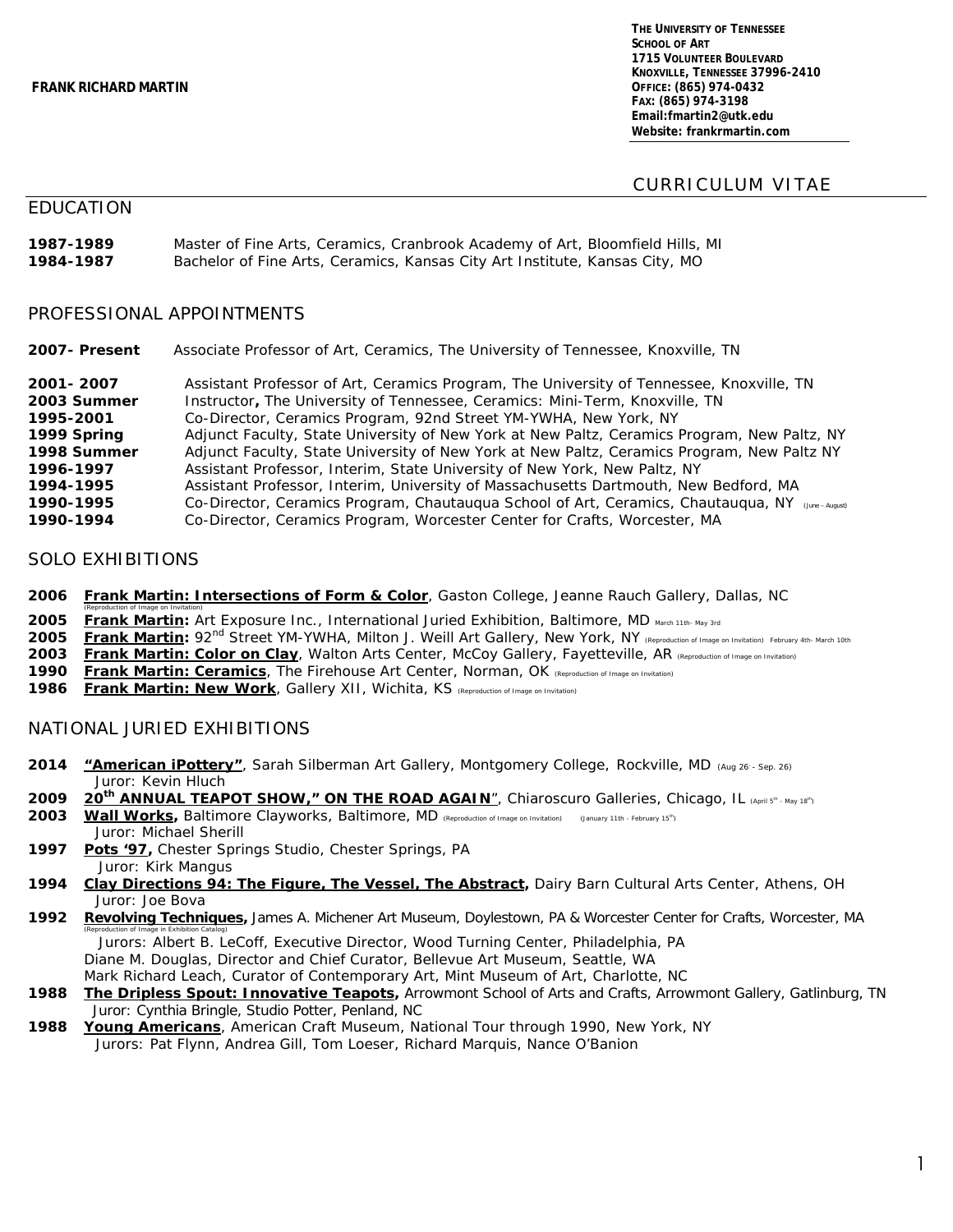#### **2010-11***Art of the Cup: Functional Comfort*<sup>, Ogden Museum of Southern Art, New Orleans, LA (1st Honor Award \$300) (December 28-January 2, 2011)</sup>

- **2004-05***Beyond Boundaries: Recent Works by* **Frank Martin, Barbara Yontz**, Tennessee Arts Commission Gallery, Nashville, TN *(Reproduction of Image on Invitation) November 18th 2004– January 7th 2005*
- **2001** *Best of Tennessee Crafts Biennial Exhibit,* Hunter Museum of American Art, Chattanooga, TN Juror: Bruce W. Pepich, Executive Director & Curator of Collections at the Charles A. Wustum Museum in Racine, WI
- **1995** *Craft America '95*, Silvermine Guild Arts Center, New Canaan, CT Juror: Kate Carmel, Senior Curator of the American Craft Museum in New York City
- **1993** *The Domestic Object: Articles for Everyday Living*, Northeast Regional, Traveling Exhibition: The Berkshire Museum, Pittsfield, MA & Worcester Center for Crafts, Worcester, MA & Fuller Museum of Art, Brockton, MA Jurors: John Heller, Metalsmith & Professor of Art History, Bridgewater State College, Bridgewater, MA Thomas Patti, Internationally Recognized Glass Artist Sylvia Ullman, Director & Owner of the American Crafts Gallery, Cleveland, OH
- **1993** *Arts Worcester: Biennial Exhibition,* Worcester Center for Crafts, Worcester, MA Jurors: Deborah Cornell, Printmaker & Director and Co-Founder of Experimental Etching Studio, Boston, MA John Heller, Metalsmith & Professor of Art History, Bridgewater State College, Bridgewater, MA Aida Laleian, Assistant Professor in Photography, Drawing & Video, Williams College, Williamstown, MA
- **1993** *New Ceramics,* Creative Arts Workshop, New Haven, CT Juror: Val Cushing, Professor of Ceramics, New York State College of Ceramics at Alfred University, Alfred, NY **1990** *Michigan Ceramics '90,* Detroit Artists Market, Award Winner: Fourth Place, Detroit, MI Juror: Anne Currier, Professor of Ceramics, New York State College of Ceramics at Alfred University, Alfred, NY
- *(Reproduction of Image in Journal of Exhibitions Catalog)* 1989 *Michigan Ceramics '89*, University of Michigan: School of Art, Jean Paul Slusser Gallery, Ann Arbor, MI Award Winner: 3<sup>rd</sup> Place Juror: Robert Sperry, Seattle, WA (*Reproduction of Image on Exhibition Poster)*
- **1988** *Michigan Ceramics '88*, Detroit Artists Market, Detroit, MI Juror: George Timock, Associate Professor of Ceramics, Kansas City Art Institute, Kansas City, MO (*Reproduction of Image on Exhibition Poster)*

## INVITATIONAL & GROUP EXHIBITIONS

- 2014 *Art of the Cup 2014*, Ogden Museum of Southern Art, New Orleans, LA (Sep.4, Dec 7)
- **2014 Art of High Chair Fine Dining,** The Dinnerware Museum, Ann Arbor, MI (Sep, 2-29)<br>2014 Think / Make / Think, Faculty Exhibition, The University of Tennessee Ewing
- **2014** *Ihink / Make / Think*, Faculty Exhibition, The University of Tennessee Ewing Gallery (Aug.21, Sep. 21)<br>2013 *Cup Show*, Krikorian Gallery, Worcester Center for Crafts, Worcester, MA (Dec. 5 24)
- **2013** *Cup Show,* Krikorian Gallery, Worcester Center for Crafts, Worcester, MA (Dec. 5 24)
- **2013** *Annual Bowl Show*, Gallery Store, Worcester Center for Crafts, Worcester, MA (Sep. 12 ongoing)
- **2013 Art of the Cup: Functional Comfort**, Ogden Museum of Southern Art, New Orleans, LA (Sep. 5, Dec 16,)
- **2013** *Show Clay – Invitational,* Hess Gallery, Elizabethtown College, Elizabethtown, PA (Apr. 5 May 3)
- **2013** *Iogether Again, Sally Brogden & Frank Martin:* Pewabic Pottery, Detroit MI (Jan 18 March 17)<br>2012 *Source Material: An Exhibition on Water and the Ceramic Cup. Crimson Laurel Gall*
- **Source Material: An Exhibition on Water and the Ceramic Cup**, Crimson Laurel Gallery, Bakersville, NC (Nov.3-Dec, 31<sup>st</sup>)
- **2012** *Contemporary Clay Invitational*, J Fergeson Gallery, Farmville, VA (Oct. 5 Dec. 15)
- **2012** *Guest Artist Invitational*, CSC Exhibition, Clemson University, Department of Art, Clemson, SC (Sep.27 Nov 7<sup>th</sup>)
- **2012 Art of the Cup: Functional Comfort**, Ogden Museum of Southern Art, New Orleans, LA (Sep. 6- Dec. 10<sup>th</sup>)
- **2011** *American Pottery Festival,* Northern Clay Center, Minneapolis, MN, (Sep.9–11, 2011)
- **2011** *La Mesa,* NCECA**,** Santa Fe Clay, Tampa, Fl *(March 30th - April 2nd)*
- **2010-11***La Mesa,* The Gallery, Santa Fe Clay Ceramic Art Center, Santa Fe, NM, (Dec.10, 2010 Jan.15, 2011)
- **2010** *Teapots, Teapots, Teapots,* Strohl Art Center, Bellowe Family Gallery, Chautauqua, NY (June 27th July 19th)
- **2010** *5 ULITIARIAN VOICES:* Bohis, Kolppmann, Martin, Oestreich and Radasch, Harvey/Meadows Gallery, Aspen, CO (Jun. <sup>17</sup>th Jul. <sup>11</sup>th**)**
- **2010** *La Mesa,* NCECA, Santa Fe Clay, Philadelphia, PA *(March 31 - April 3, 2010)*
- **2010** *Chautauqua A Continuum of Creativity*, Denise Bibro Fine Art, New York, NY (Jan 5<sup>n</sup> Feb 13<sup>th</sup>)
- 2009 *Art of the Cup: Functional Comfort*, Ogden Museum of Southern Art, New Orleans, LA (November 12th December 13<sup>th</sup>)<br>2009 Art of Entertaining, NAVIO Gallery, New Bedford, MA (October 8 November 8)
- *Art of Entertaining,* **NAVIO Gallery, New Bedford, MA** (October 8 November 8)
- **2009** *SOUTHEAST: CERAMICS Invitational Exhibition***,** McMaster Gallery, Columbia, SC **(October 12th – November 19th**)
- **2009** *More Art Less Filler II: The Faculty Selects***,** Ingram Studio Art Center Gallery Space 204, Nashville, TN **(**Jun. 3– Jul. 31)
- **2009** *La Mesa,* NCECA**,** Santa Fe Clay, Phoenix, AZ *(April 8th – <sup>11</sup>th)*
- **2008** *Beauty Sandwich***,** The Gallery, Santa Fe Clay Ceramic Art Center, Santa Fe, NM (*October 10th – November 8th)*
- **2008** *Transformations: 6x6***,** Clay Art Center, Port Chester, NY *(October 4th – November 22nd)*
- **2008** *Chautauqua School of Art Invitational Retrospective"***,** NCECA, Elis School Armory, Pittsburgh, PA and Strohl Art Center, Chautauqua Institution, Chautauqua, NY *(Itinerant Dates -* March *<sup>18</sup>th – <sup>22</sup>nd & July 20th –Aug 18th)*
- **2008** *Adaptation***,** NCECA, Elis School Armory, Pittsburgh, PA *(March 18th – 22nd)*
- **2008** *La Mesa,* NCECA**,** Santa Fe Clay, Pittsburgh, PA *(March 18th – 22nd)*
- **2008** *State of the Art 2008: National Biennial Ceramics Invitational,* Parkland Art Gallery, Champaign, IL *(Feb. 25 – Apr. 2)*
- **2008** *DinnerWorks 2008*, Louisville Visual Art Association, Louisville, KY *(January <sup>19</sup>th – Feb. 29th)*
- **2007** *Lineages,* The University of Tennessee Downtown Gallery, Knoxville. TN
- **2007** *For The Table*: National Dinnerware Exhibition, Santa Fe Clay, Santa Fe, NM *(October 19th – November 24th)*
- **2007** *Plates and Platters: SALON STYLE, The Clay Studio, Philadelphia,Pa* April 20 May 27
- **2007** *La Mesa,* NCECA,Santa Fe Clay, Louisville Marriott, Louisville, KY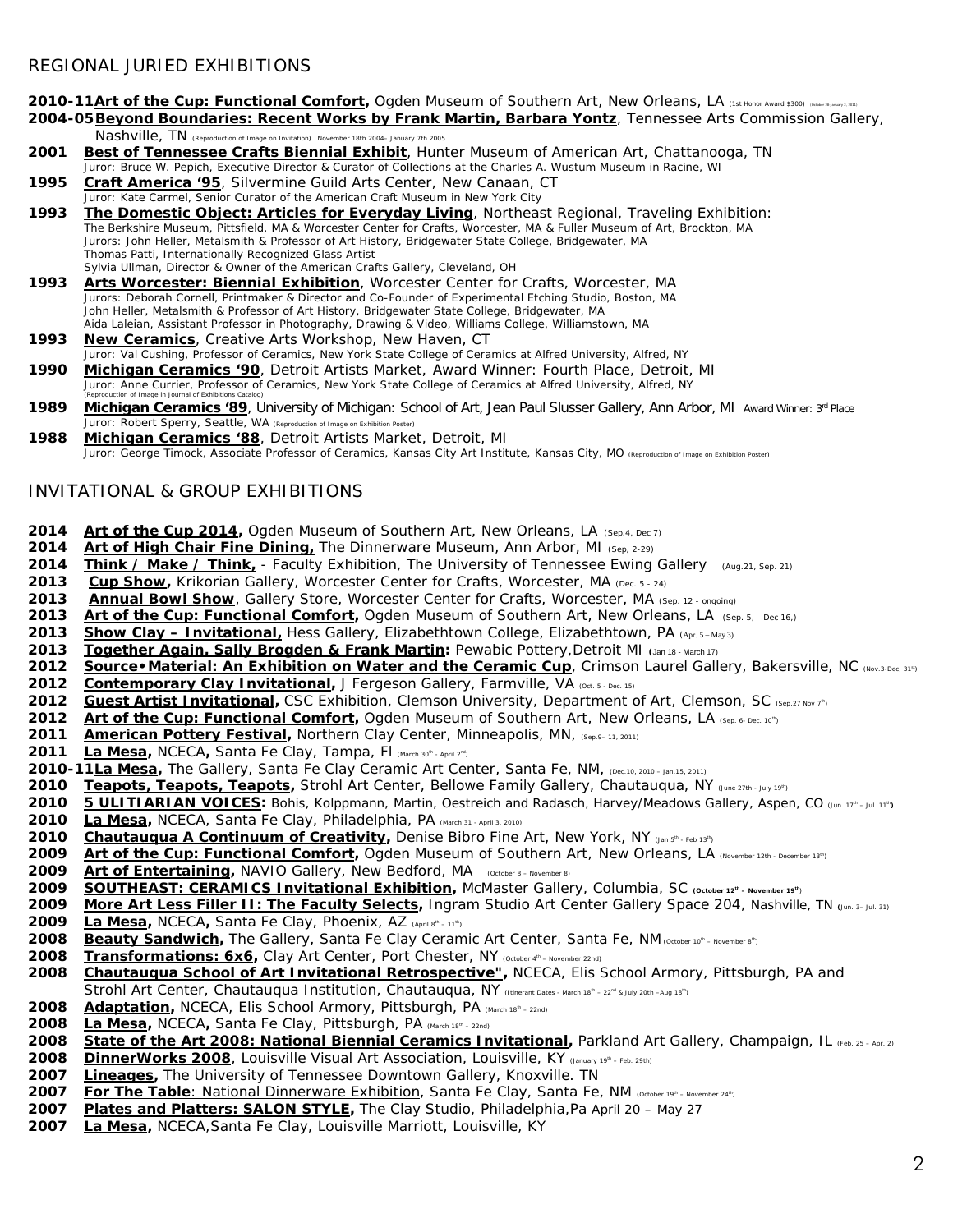### INVITATIONAL & GROUP EXHIBITIONS

*(Mention & Reproduction of Image in Exhibition Catalog)*

- **The Art of Tea,** Harvey/Meadows Gallery, Inc., Aspen, CO *(http://www.harveymeadows.com/exhibitions/tea/tea.html)*
- **26:** *UT School of Art Faculty Exhibition*, The University of Tennessee, Ewing Gallery, Knoxville, TN
- *(Reproduction of Image in Exhibition Catalog, Page 16 & 17) Teapot,* University of Miami, College of Arts and Sciences Gallery, Coral Gables, FL
- *75th Anniversary Exhibition of the 92nd Street Y's Art Center,* 92nd Street YM-YWHA, Milton J. Weill Art Gallery, New York, NY
- *UT Ceramics Department Invitational,* Mighty Mud Gallery, Knoxville, TN *(Reproduction of Image on Invitation)*
- *Approaches to Utility: Ceramic Invitational*, Columbus State University, Columbus, GA *(Reproduction of Image on Invitation*)
- *Tactile Appeal,* Mark Woolly Gallery, Portland, OR
- *La Mesa,* Santa Fe Clay, Hilton Portland, Portland, OR
- *The Pleasure of Dessert,* Harvey/Meadows Gallery, Inc., Aspen, CO
- **2005** *The Feast*, Harvey/Meadows Gallery, Inc., Aspen, CO November 17<sup>th</sup> Dec. 7<sup>th</sup>
- **2005** *Holiday Invitational,* **Mighty Mud Gallery, Knoxville, TN Dec. 3<sup>rd</sup> 23<sup>rd</sup>**
- *Cups, Cups, Cups,* Santa Fe Clay, Santa Fe, NM *September 16th – October 22th*
- *Blount County Artists*, Blount Memorial Cancer Center, Maryville, TN. September 12th -16th
- *La Mesa,* Santa Fe Clay, Wyndham Baltimore Inner Harbor, Baltimore, MD *March 16th – 19th*
- *Teapot Show***,** Pewabic Pottery, Main Gallery, Detroit, MI *September 10th- November 5th*
- *Cup,* University of Miami, New Gallery, Coral Gables, FL *September 28tth– October 22nd*
- *Summer Faculty*, Tennessee Tech University, Appalachian Center for Crafts, Smithville, TN *June 1st - August 3rd*
- *The Loving CUP*, Baltimore Clayworks, Baltimore, MD *Curator: Deborah Bedwell April 3rd - May 1st*
- *Bald Headed Potters International*, The Dean Johnson Art Gallery, Indianapolis, IN *February 27th, - March 26th*
- *DinnerWorks*, Louisville Visual Art Association, Louisville, KY *(Reproduction of Image in Exhibition Catalog) January 24th - February 15th*
- **2003-04***University of Tennessee, Knoxville: 2D-3D,* Pittsburg State University, University Gallery, Pittsburg, KS
- *(Reproduction of Image on Exhibition Poster)*  **2003-04***Art of Tennessee,* The Frist Center For The Visual Arts, Nashville, TN (*Reproduction of Image in Exhibition Catalog)*
- *Associations Formed in Clay:* Sandy Blain, Sally Brogden, Frank Martin, Nicholls State University, Ameen Art Gallery, Thibodaux, LA *(Reproduction of Image on Exhibition Poster)* September 22<sup>*nd*</sup> – October 15<sup>*th*</sup>
- *Three Friends - Useful Pots:* Frank Martin, Polly Ann Martin, Henry Tanaka, Oakland Community College, Fine Arts Building Gallery, Auburn Hills, MI *(Reproduction of Image on Invitation) March 21st – April 24th*
- *Recent Works:* Frank Martin, Polly Ann Martin, Maryville College, The Gallery in the Fine Arts Center, Maryville, TN
- *(Reproduction of Image on Invitation) February 3rd - February 28th Table for Two/Tea for Two,* The Clay Studio, Philadelphia, PA
- 2003 *For the House and Garden*, Pewabic Pottery, Birmingham Community House, Birmingham, MI February 28<sup>th</sup> February 28<sup>th</sup>
- *2nd Annual Ceramic Show and Sale*, The Historic Hopewell Train Station, Hopewell, NJ
- *School of Art Faculty Exhibition,* The University of Tennessee, Ewing Gallery, Knoxville, TN
- *(Reproduction of Image in Exhibition Catalog) For The House & Garden,* Pewabic Pottery, Birmingham Community House, Birmingham, MI
- *American Shino*, Traveling Exhibition, Babcock Galleries, New York, NY & Fitchburg Art Museum, Fitchburg, MA
- *For The Table*: National Dinnerware Exhibition, Santa Fe Clay, Santa Fe, NM
- *Ewers,* Pewabic Pottery, Main Gallery, Detroit, MI
- 
- *Small Works*, John Elder Gallery, New York, NY **Plates and Platters: SALON STYLE**, Pewabic Pottery, Main Gallery, Detroit, MI
- *Faculty Exhibition*, 92nd Street YM-YWHA, Milton J. Weill Art Gallery, New York, NY
- *Functional Ceramics 3: The Decorated Pot*, John Elder Gallery, New York, NY
- *Side by Side,* Lill Street Art Center, Chicago, IL
- *Gary Dipasquale, Frank Martin, Polly Ann Martin*, The Works Gallery, Philadelphia, PA *(Reproduction of Image on Invitation)*
- *Contained Space Lidded Forms,* Pewabic Pottery, Main Gallery, Detroit, MI
- 
- *Recent Work*, Port Chester Art Center, Port Chester, NY *(Reproduction of Image on Invitation)* An Accessible Art, New York State College of Ceramics at Alfred University, Fosdick-Nelson Gallery, Alfred, NY
- *(Reproduction of Image on Exhibition Poster) American Potters: Functional Work*, Arvada Center, Arvada, CO
- *Ceramics: Tradition & Recent Departure*, Gallery 12, Guilford, CT
- *Plate: Salon Style Show*, Pewabic Pottery, Stratton Gallery, Detroit, MI
- *Shades of Shino,* Baltimore Clayworks, Baltimore, MD
- *Cup Invitational*, National Council on Education for the Ceramic Arts, SOFA, Navy Pier, Chicago, IL
- *Teapots***,** Lill Street Art Center, Gallery 1021, Chicago, IL
- *Faculty Art***,** State University of New York at New Paltz, College Art Gallery, New Paltz, NY
- *Frog Hollow Connections,* Vermont State Craft Center, Middlebury, VT
- *Coffee and Teapot Invitational*, Lill Street Art Center, Gallery 1021, Chicago, IL
- *Side By Side,* Lill Street Art Center, Gallery 1021, Chicago, IL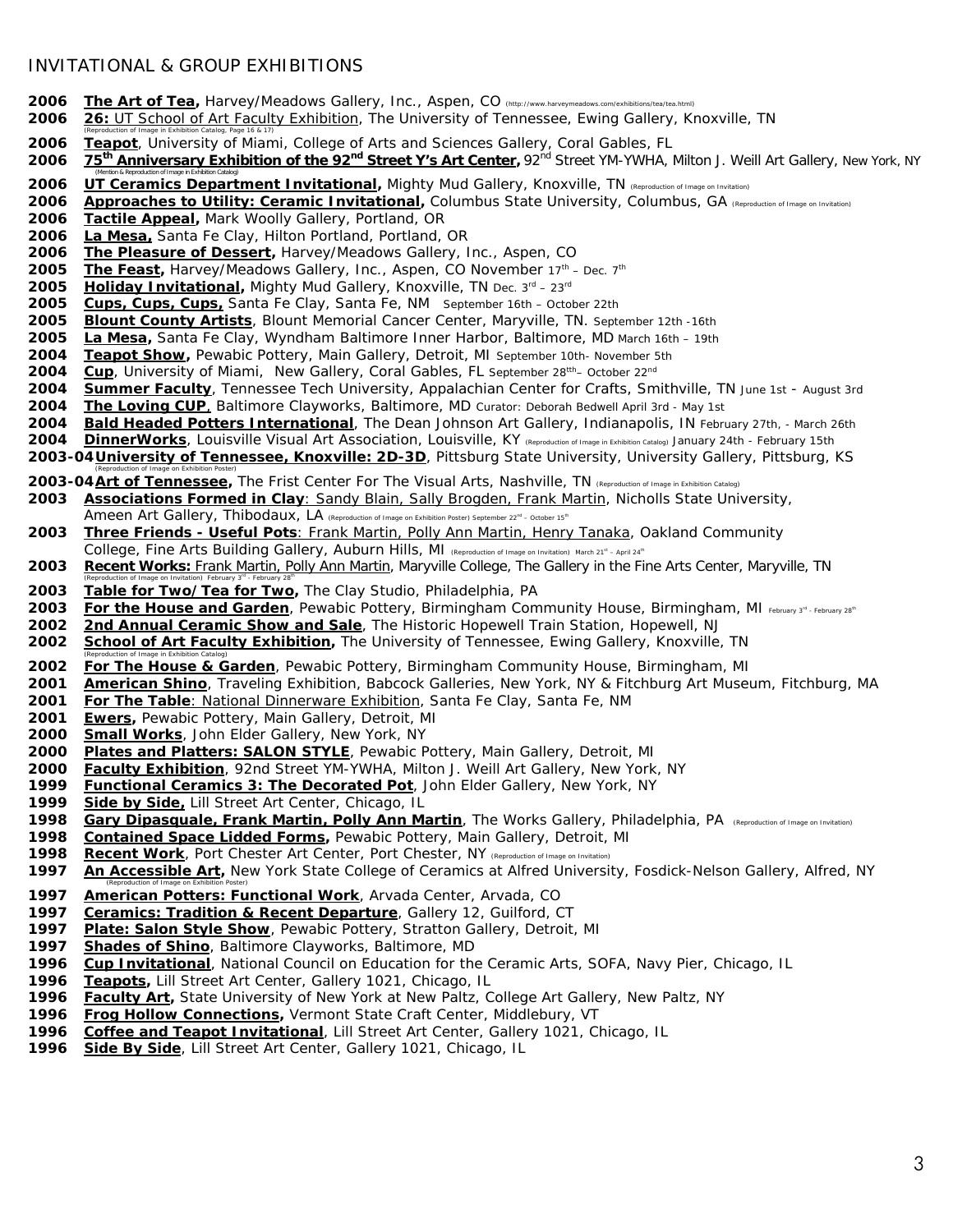## INVITATIONAL & GROUP EXHIBITIONS

- *Baldheaded Potters of America*, Grossmont College, Hyde Gallery, El Cajon, CA
- *Frank Martin, Polly Ann Martin*, Pewabic Pottery, Stratton Gallery, Detroit, MI *(Reproduction of Image on Invitation)*
- *Faculty***,** Rhode Island School of Design, Woods-Gerry Gallery, Providence, RI
- *Prints and Drawings,* Chautauqua Institution, Logan Gallery, Chautauqua, NY
- *American Ceramic Art: Winterfest 95*, Baltimore Clayworks, Baltimore, MD *(Reproduction of Image on Exhibition Poster)*
- *New England Functional Pottery Invitational*, Salve Regina, McKillop Gallery, Newport, RI
- The Teapot, Avante Gallery, Cleveland, OH
- *All Faculty Show,* Worcester Center for Crafts, Main Gallery, Worcester, MA
- *Altered Traditions: Contemporary Clay Vessels,* Middle Tennessee State University, The Barn Gallery, Murfreesboro, TN *(Reproduction of Image on Cover of MTSU Department of Art: Calendar of Exhibitions & Reproduction of Image on Invitation)*
- *National Ceramic Invitational,* Sylvia Ullman American Crafts Gallery, Cleveland, OH
- *Northern Exposure***:** Frank Martin, Polly Ann Martin, Worcester Center for Crafts, Atrium Gallery, Worcester, MA
- *5: Faculty Exhibition,* Worcester Center for Crafts, Main Gallery, Worcester, MA *(Reproduction of Image on Exhibition Poster)*
- *Ceramics Faculty,* Chautauqua Art Association Gallery, Chautauqua, NY
- *First Cup Of The Day,* Revolution, Ferndale, MI
- *Pottery Today: Nine Massachusetts Potters,* Fitchburg Art Museum, Fitchburg, MA *Curator: Mary Barringer*
- *Containers: Extending the Confines of Space,* Lyman Allyn Art Museum, New London, CT
- *First Cup Of the Day: Beauty Through Use*, Swidler Gallery, Royal Oak, MI
- *Pewabic: A Clay Continuum,* Siena Heights College, Studio Angelico Gallery, Adrian, MI *(Reproduction of Image on Invitation)*
- *The Expressive Teapot,* Swidler Gallery, Royal Oak, MI
- *Fiber and Clay,* Chautauqua Institution, Logan Gallery, Chautauqua, NY
- *Faculty Show*, Chautauqua Institution, Chautauqua Art Association Gallery, Chautauqua, NY
- **Friends**, The Clay Studio, Back Gallery, Philadelphia, PA
- *5 Viewpoints,* Worcester Center for Crafts, Main Gallery, Worcester, MA *(Reproduction of Image on Exhibition Poster)*
- *Summer Show,* Swidler Gallery, Royal Oak, MI
- *Faculty Exhibition*, Chautauqua Institution, Chautauqua Art Association Gallery, Chautauqua, NY
- *Expressive Teapot,* Swidler Gallery, Royal Oak, MI
- *Clay Vessels: New Takes By Emerging Ceramists,* John Michael Kohler Arts Center, Sheboyan, WI
- *Teapots,* Appalachiana, Bethesda, MD
- *New Faces:* Frank Martin, Greg Pitts, Catherine White, Pro Art Gallery, St. Louis, MO
- *Lucy Breslin, Frank Martin*, Swidler Gallery, Royal Oak, MI (November 24, December 22)
- *Ceramic Vessels & Domestic Pottery:* Frank Martin, Polly Ann Martin, Sevens, New York, NY
- *Form and Function: Teapots ll*, Craft Alliance, St. Louis, MO
- *Craftsmen-in-Residence Exhibition*, Pewabic Pottery, Main Gallery, Detroit, MI
- *Master of Fine Arts Exhibition*, Cranbrook Academy of Art Museum, Bloomfield Hills, MI
- *The Dripless Spout: Innovative Teapots*, Arrowmont School of the Arts & Crafts, Gatlinburg, TN
- *Cedar Creek National Teapot Show*, Cedar Creek Gallery Creedmoore, NC
- **Drinking Vessel**, Pewabic Pottery, Stratton Gallery, Detroit, MI
- *Emerging Talent*, NCECA '89: Kansas City Gallery Exhibitions, Merrill Gallery, Kansas City, MO
- *"Re-formations"***,** Forum Gallery, Cranbrook Academy of Art Museum, Bloomfield Hills, MI
- *Cranbrook Academy of Art Graduate Student's Exhibition*, Greenwich House Pottery, Jane Hartsook Gallery, New York, NY
- *Invitational Pottery Show and Sale*, Old Church Cultural Center, Demarest, NJ
- *Summer Faculty Show*, Pewabic Pottery, Detroit, MI
- *Group Exhibition,* The Watson Ess Gallery, Kansas City, MO
- *Bachelor of Fine Arts Exhibition*, Kansas City Art Institute, Charlotte Crosby Kemper Gallery, Kansas City, MO
- *Senior Exhibition*, Kansas City Art Institute, Charlotte Crosby Kemper Gallery, Kansas City, MO
- *"Selected Works from Permanent Collections"*, Watson ESS Gallery, Kansas City, MO
- *Frank Martin, Yumi Kiyose*, Kansas City Art institute, Kansas City, MO
- *Ceramic Works*: Frank Martin, Polly Ann Martin, West Wyandotte Branch Library, Kansas City, KS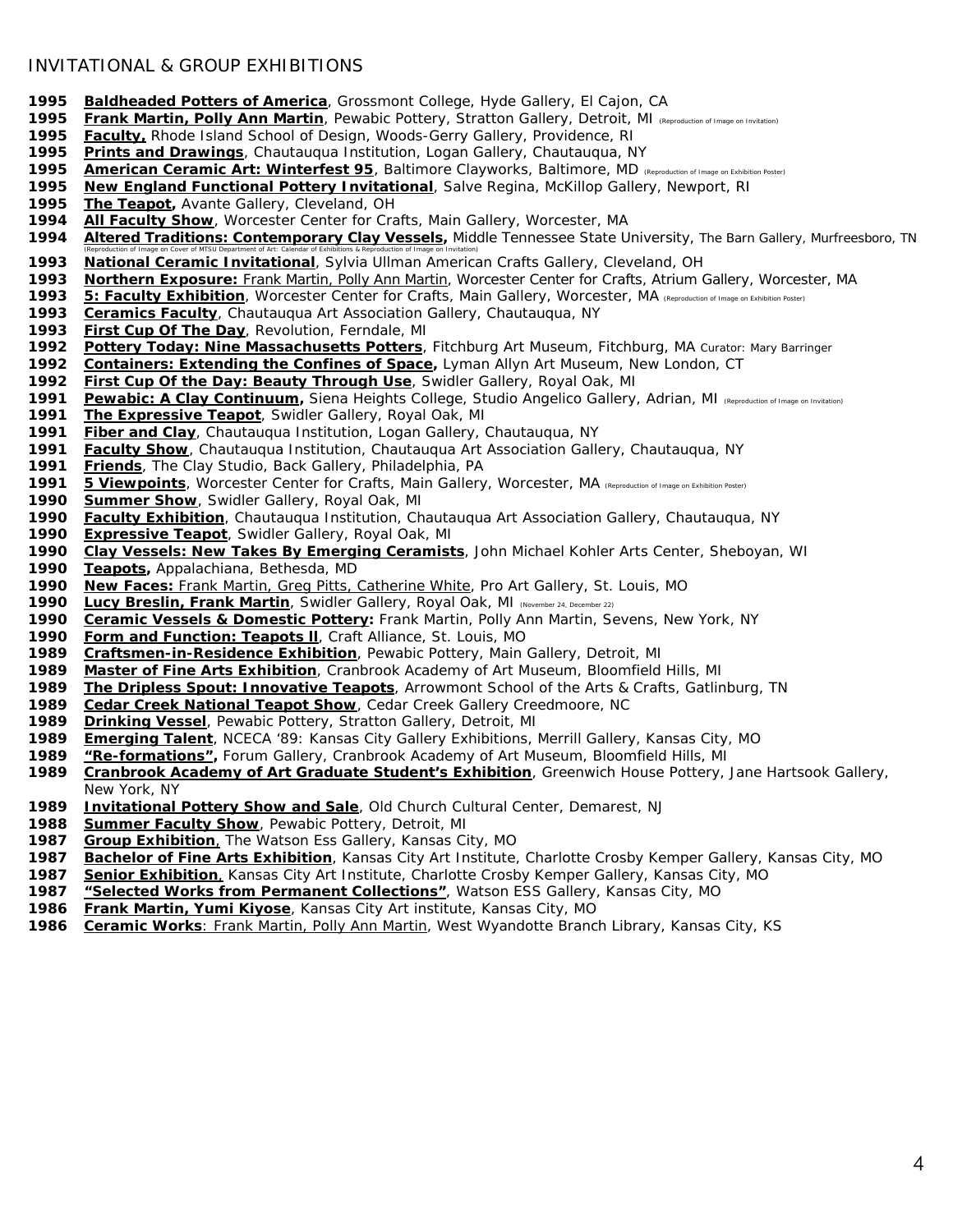## **RESIDENCIES**

- **2004** *Artist-In-Residence*, Appalachian Center for Crafts, Smithville, TN *sept. 24<sup>n</sup>-Oct. 2<sup>n</sup> & October 6<sup>n</sup>-12<sup>n</sup>*
- **2004** *Artist-In-Residence*, Watershed Center for the Ceramic Arts, Newcastle, ME *June 20*<sup>*n\_July 30<sup>n</sup></sup></sup>*
- *Artist-In-Residence***,** Ozark Natural Science Center, Wilderness Writer's Session, Huntsville, AR
- *Artist-In-Residence***,** Ozark Natural Science Center, Wilderness Writer's Session, Huntsville, AR
- **Craftsman-In-Residence**, Pewabic Pottery, Detroit, MI
- *Artist-In-Residence***,** Omaha Brickworks, Omaha, NE

## VISTING ARTIST LECTURES & CRITIQUES

- *The University of North Dakota***,** Two-Day Workshop: Lecture & Critiques, Grand Forks, ND
- *Clemson University*, Clemson Ceramics National Juror's Talk, Visiting Artist Workshop & Critique, Clemson, SC (Oct. 7-9")
- *Visual Arts at Chautauqua Institution*, Public Lecture, Hultquist Center, Chautauqua, NY (June)<br>2010 *L'Midrange Pots with Electric Color"*, Two Week Workshop, Anderson Ranch Arts Center, Sno
- *"Midrange Pots with Electric Color"***,** Two Week Workshop, Anderson Ranch Arts Center,Snomass Village, CO (July 5-16th)
- 2008 *Visual Arts at Chautauqua Institution*, Public Lecture, Hultquist Center, Chautauqua, NY (June 23 July 11)<br>2007 The University of Memphis, Visiting Artist, One Day Workshop & Lecture, Memphis, TN
- 2007 *The University of Memphis*, Visiting Artist, One Day Workshop & Lecture, Memphis, TN<br>2007 *"A Calling to the Arts:* The Vocation of an Artist and a Life Devoted to the Fine Arts." Ma
- *"A Calling to the Arts:* The Vocation of an Artist and a Life Devoted to the Fine Arts." Maryville College, Maryville, TN
- *University of Miami***,** Visiting Artist, One Day Workshop & Lecture, Coral Gables, FL
- *Gaston College***,** Two Day Workshop: Critiques & Lecture, Dallas, NC
- 2006 *Applachian Center for Crafts*, Two Day Workshop: Lecture & Demonstration, Smithville, TN *Febuary 25<sup>th</sup> & 26<sup>th</sup>*<br>2005 Mercersburg Academy, One Day Workshop: Lecture, Mercersburg, PA May d<sup>a</sup> 6fh
- *Mercersburg Academy,* One Day Workshop: Lecture, Mercersburg, PA *May 4th-6th*
- **92<sup>nd</sup> Street YM-YWHA**</sub>, One Day Workshop: Lecture, New York, NY *March 9<sup>p</sup> & 10<sup>p</sup>*<br>2004 *Applachian Center for Crafts*, Lecture & Demonstration, Smithville, TN
- *Applachian Center for Crafts,* Lecture & Demonstration, Smithville, TN
- *Watershed Center for the Ceramic Arts***,** Three: Evening Lectures, Newcastle, ME *June 24th, July 6th & 22nd*
- *Appalachian Center for Crafts*, One Week Workshop: Lecture, Smithville, TN *(Reproduction of Image in Summer Catalog) June 7th-11th*
- *Winthrop University*, One Day Workshop: Lecture & Demonstration, Rock Hill, SC *March 22nd*
- *Gaston College*, One Day Workshop: Lecture, Dallas, NC *March 23rd*
- *Walton Arts Center*, Gary & Lois Reinboth Studio, Two Day Workshop: Lecture, Fayetteville, AR
- *(Reproduction of Images in WAC Season Catalog and Educational Guidebook) Oakland Community College*, Two: One Day Workshops: Lecture, Auburn Hills, MI
- *Eastern Michigan University*, One Day Workshop: Lecture, Ypsilanti, MI
- *Siena Heights University*, One Day Workshop: Lecture, Adrian, MI
- *Maryville College,* Lecturer, Fine Arts Center, Maryville, TN
- *Middle Tennessee State University*, Lecturer, Murfreesboro, TN
- *Penland School of Crafts*, Two: One Day Workshops & Lectures, Penland, NC
- *Rockland Center for the Arts***,** Lecturer, West Nyack, NY
- *Nova Scotia College of Art & Design*, One Week Workshop: Lecture & Critiques, Nova Scotia, Canada
- **University of Tennessee**, Two Day Workshop: Lecture & Critiques, Knoxville, TN
- *Clay Art Center,* Two Day Workshop: Lecture, Port Chester, NY
- **Oakland Community College**, Ten Day Workshop, Auburn Hills, MI
- *Peter's Valley Craft Center*, One Week Workshop: Lecture, Layton, NJ
- *Creative Arts Workshop*, Two Day Workshop: Lecture, New Haven, CT
- *C. W. Post,* One Day Workshop: Lecture, Roselyn, NY
- *State University of New York at New Paltz*, Lecture & Critiques, New Paltz, NY
- *Wesleyan Potters,* One Week Workshop: Lecture & Critiques, Middletown, CT
- *Hofstra University*, Two Day Workshop: Lecture, Long Island, NY
- *Pewabic Pottery*, One Day Workshop: Lecture, Detroit, MI
- *Oakland Community College*, Two Day Workshop, Auburn Hills, MI
- *Salve Regina University*, One Day Workshop: Lecture, Newport, RI
- *Radcliffe Ceramic Program*, One Day Workshop: Lecture & Critiques, Boston, MA
- *92nd Street YM-YWHA*, Two Day Workshop: Lecture, New York, NY
- *Mudflat,* Two Day Workshop: Lecture, Somerville, MA
- *University of Massachusetts Dartmouth*, One Day Workshop: Lecture & Critiques, New Bedford, MA
- *Middle Tennessee State University*, One Day Workshop: Lecture, Murfreesboro, TN
- *Chautauqua School of Art*, Chautauqua Art Association Gallery, Lecturer, Chautauqua, NY
- *Salem State University*, One Day Workshop, Salem, MA
- *Fitchburg Art Museum*, One Day Workshop: Lecture, Fitchburg, MA
- *Vermont State Craft Center: Frog Hollow,* One Day Workshop: Lecture, Middlebury, VT
- *Firehouse Art Center*, Two Day Workshop: Lecture, Norman, OK
- *Wichita Art Association*, One Day Workshop: Lecture, Wichita, KS
- *Henry Ford Community College: Michigan Mud '89*, One Day Workshop/Presenter, Dearborn, MI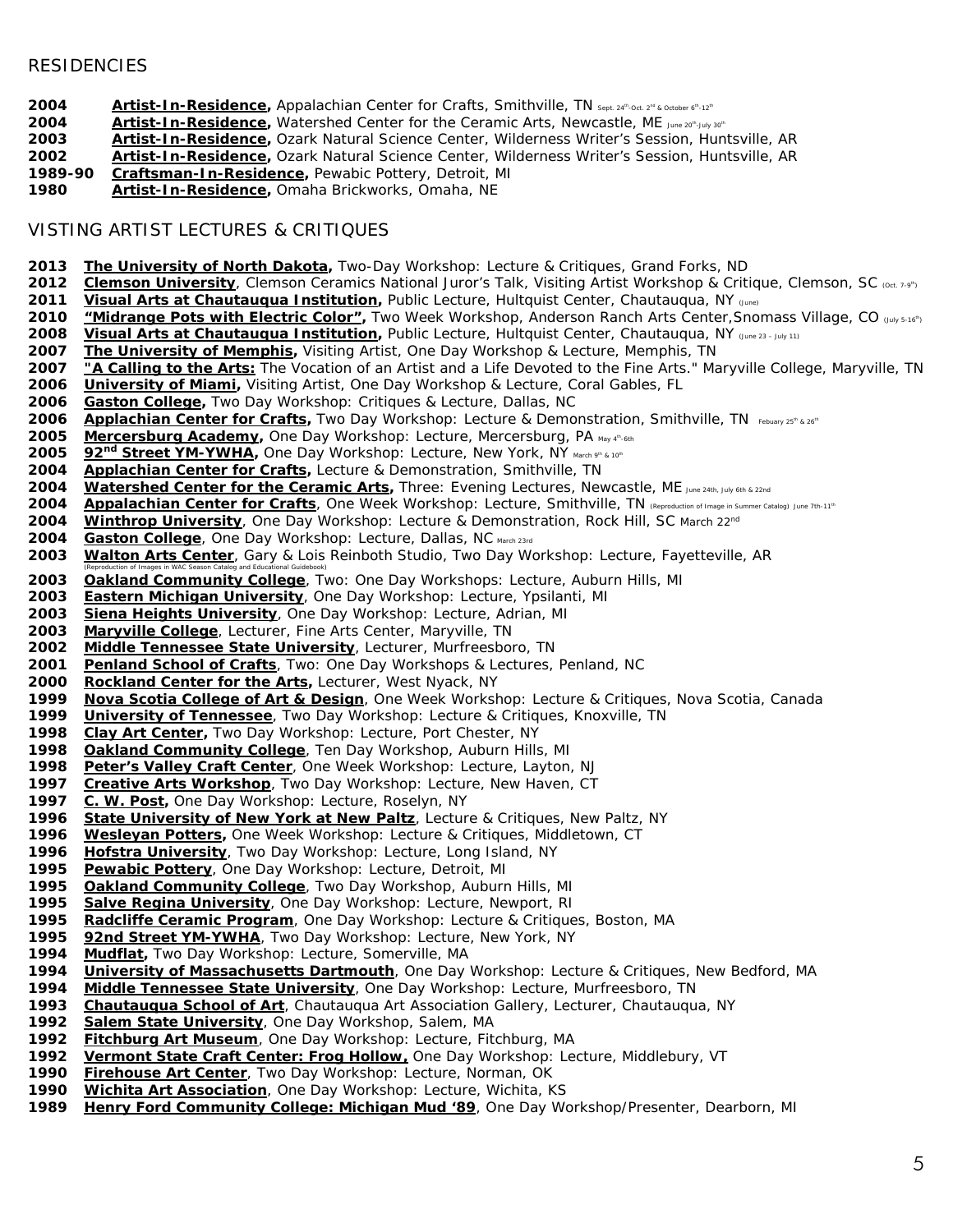## PROJECT GRANTS & AWARDS

 School of Art, Knoxville TN, Travel Award, NCECA – Milwaukee School of Art, Knoxville TN, Travel Award, NCECA - Houston, TX School of Art, Knoxville TN, Travel Award, NCECA - Seattle, WA School of Art, Knoxville TN, Travel Award, NCECA - Tampa, FL The University of Tennessee, Knoxville TN, EPPE, Exhibition Expenses **2010-11 Art of the Cup: Functional Comfort**, **1st Honor Award** Ogden Museum of Southern Art, New Orleans, LA School of Art, Knoxville TN, Travel Award, NCECA - Philadelphia, PA Individual artist Fellowship, Tennessee Arts Commission Competition Award - FY 09 **School of Art, Knoxville TN, Travel Award, NCECA** - Phoenix, AZ The University of Tennessee, Knoxville TN, EPPE, Exhibition & Documentation Expenses School of Art, Knoxville TN, Travel Award, NCECA - Pittsburgh, PA **2007-08** The University of Tennessee, Knoxville TN, EPPE, Exhibition & Documentation Expenses The University of Tennessee, Knoxville TN, EPPE, Exhibition & Documentation Expenses The University of Tennessee, Knoxville TN, EPPE, Exhibition & Documentation Expenses The University of Tennessee, Knoxville TN, EPPE, Exhibition & Documentation Expenses The University of Tennessee, Knoxville TN, EPPE, Exhibition & Documentation Expenses The University of Tennessee, Knoxville TN, EPPE, Exhibition & Documentation Expenses School of Art, Knoxville TN, Travel Award, NCECA- Portland, OR The University of Tennessee, Knoxville TN, EPPE, Exhibition & Documentation Expenses The University of Tennessee, Knoxville TN, EPPE, Exhibition & Documentation Expenses The University of Tennessee, Knoxville TN, EPPE, Exhibition & Documentation Expenses The University of Tennessee, Knoxville TN, EPPE, Exhibition & Documentation Expenses School of Art, Knoxville TN, Travel Award , New York Solo Exhibition The University of Tennessee, Knoxville TN, Professional Development/Research Award, Color Development: New Body of Work for Solo Exhibition The University of Tennessee, Knoxville TN, EPPE, Exhibition & Documentation Expenses The University of Tennessee, Knoxville TN, EPPE, Exhibition & Documentation Expenses School of Art, Knoxville TN, Travel Award, NCECA - Baltimore, MD The University of Tennessee, Knoxville TN, EPPE, Exhibition & Documentation Expenses The University of Tennessee, Knoxville TN, Travel Award, Artist Reception TAC Gallery, Nashville, TN. The University of Tennessee, Knoxville TN, EPPE, Exhibition & Documentation Expenses The University of Tennessee, Knoxville TN, EPPE, Exhibition & Documentation Expenses The University of Tennessee, Small Grant Fund, Development of Large-Scale Ceramics Installation for Solo Exhibition School of Art, Knoxville TN, Travel Award The University of Tennessee, Knoxville TN, EPPE, Exhibition & Documentation Expenses The University of Tennessee, Knoxville TN, EPPE, Exhibition & Documentation Expenses The University of Tennessee, Knoxville TN, EPPE, Exhibition & Documentation Expenses The University of Tennessee, Knoxville TN, EPPE, Exhibition & Documentation Expenses School of Art, Knoxville TN, Travel Award School of Art, Knoxville TN, Travel Award, NCECA - San Diego, CA The University of Tennessee, Knoxville TN, EPPE, Exhibition & Documentation Expenses P.D./Research Award, The University of Tennessee, Knoxville, TN School of Art, Knoxville TN, Travel Award, NCECA, Kansas City, MO The University of Tennessee, Knoxville TN, Professional Development/Research Award, Development of Color: Ceramic Underglazes with Food Safe Over Glazes 92nd Street YM-YWHA, New York, NY, *Professional Development Award,* Travel Expenses 92nd Street YM-YWHA, New York, NY, *Professional Development Award,* Travel Expenses 92nd Street YM-YWHA, New York, NY, *Professional Development Award,* Travel Expenses 92nd Street YM-YWHA, New York, NY, *Professional Development Award,* Travel Expenses 92nd Street YM-YWHA, New York, NY, *Professional Development Award,* Travel Expenses 92nd Street YM-YWHA, New York, NY, *Professional Development Award,* Travel Expenses Worcester Cultural Commission Arts Lottery, Worcester, MA, *Project Grant,* Exhibition & Documentation Expenses

Worcester Cultural Commission Arts Lottery, Worcester, MA, *Project Grant,* Exhibition & Documentation Expenses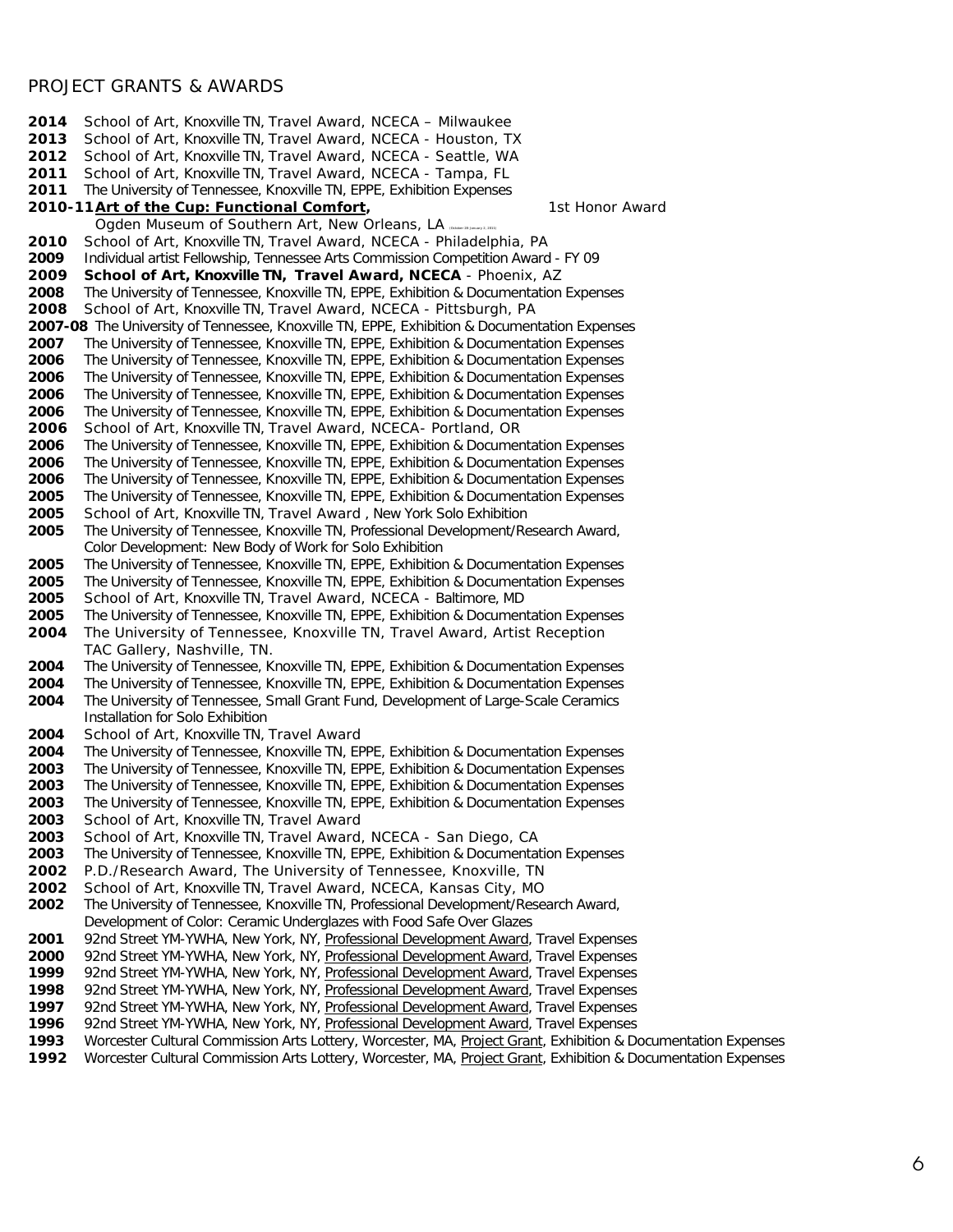#### **BIBLIOGRAPHY**

- Ceramics Monthly, v. 62, no.7. September, p.20. "The Art of High Chair Fine Dining", show citation, Work pictured
- *American iPottery,* Editor: Kevin Hulch, Enhanced Multi-touch Active Images for iBook, iTunes
- *THE BEST OF 500 CERAMICS: CELEBRATING A DECADE IN CLAY,* Lark Crafts, Sterling Pub. New York, NY *ISBN 978-1-4547-0141-5 (hc-plc:alk.paper), (Aug,2012, Works pictured, Page 37, 97)*
- The Chautauquan Daily, School of Art ceramics teachers to speak on choices, by Elora Tocci, Staff, (July 8, 2011)
- The Chautauquan Daily, From everyday objects, art, by Anthony Bannon, Guest reviewer, (July 7, 2010)<br>**2010** 500 Vases: Contemporary Explorations of a Timeless Form, by Ray Hemachandra, Julia Galloway
- 500 Vases: Contemporary Explorations of a Timeless Form, by Ray Hemachandra, Julia Galloway Lark Books, Asheville, NC, ISBN- ISBN – 13: 978-1-60059-246-1 Juror: Julia Galloway *(Work pictured, Page 369)*
- Ceramics Monthly, "*Up Front",* Beauty Sandwich: Martin, Chung, Martin *(December 08, Work pictured, Page 17)*
- 2008 Journal Santa Fe, October 10, Pottery Sandwich, by Kate McGraw (https://santafe.com/Pages/1929)
- Chautauqua Daily, Visual Arts, June 27, *Couple Discusses Life of Ceramics,* by Katy Doll *(Reproduction of Image, Page 11)*
- http://www.ciweb.org/Chautauquan%20Daily/2008%20Newspapers/24-July18\_2008.pdf<br>2008 500 Platters & Chargers: innovative expressions of function & style, Suzanne J.E. Tourtillott, Linda Arbuckle Lark Books, Asheville, NC, ISBN- 13: 978-1-57990-688-7 and ISBN- 10: 1-57990-688-5 Juror: Linda Arbuckle. *(Two Works pictured, Page 139, 280)*
- Metro Pulse, Artbeat, November 22, Connecting the Dots, by Chris Buckner *(Work pictured,, Page 39)*
- The Gaston Gazette, April 23, *"When Form Meets Color",* by Nancy Moore *(Cover Story & Reproduction of Images, Section E, Page 6)*
- **2006** Process & Promise: Art, Education & Community at the 92<sup>nd</sup> Street Y, Exhibition Catalog, Published by 92<sup>nd</sup> Street Y; ISBN 0-9777545-0-2 *(Work pictured, Page 131)*
- WoodFired Pottery, by Susan Beecher, Catskill Press; ISBN 1-932646-10-8 *(Citation, Page 35)*
- Nashville Scene, November 18, "*CRITICS PICKS - ART*" Frank Martin and Barbara Yontz/Tennessee Arts Commission *(Review & Reproduction of Image, Page 56)*  [http://www.nashvillescene.com/cgi-bin/article.cgi?story=Back\\_Issues:2004:November\\_18-2](http://www.nashvillescene.com/cgi-bin/article.cgi?story=Back_Issues:2004:November_18-)4\_2004:Arts:Our\_Critics\_Picks
- *(Web/Review & Archive)*
- The Courier Journal, January 18, '*DinnerWorks",* by Diane Heilenman Electric Kiln Ceramics: A Guide to Clays and Glazes, by Richard Zakin, Krause Publications; 3rd Edition ISBN- 0873496043 *(Work pictured, Pages 58 & 120)*
- Northwest Arkansas Times, July 18**,** What's Up, *"Form and Function",* by Tresa McBee *(Cover Story & Reproduction of Images, Pages 10 & 11)*
- Ceramics Monthly, May, *"Up Front", Frank Martin & Polly Ann Martin (Work pictured, Pages 16, 18)*
- The Daily Beacon, March 6, *"Art School Hosts Pottery Workshop*", by Jason Johnson *(Page 7)*
- Highland Echo, The Voice of Maryville College, February 25, '*The Echo Gallery' (Cover Index & Work pictured, Page 16)*
- The Daily Times, February 7, "*Ceramics at Maryville College"*, by Steve Windsmith *(Work pictured, Page 17)*
- Art of Tennessee, Frist Center for the Visual Arts, Exhibition Book *(Work pictured, Page 325)*
- Metro Pulse, October 31, "*Better Than Ever",* by Heather Joyner *(Page 24)*
- 2002 School of the Arts, *"Wheels of Fire"*, by Lisa Talley (Page 6)
- American Shino: The Glaze of a Thousand Faces, by Les Richter, Babcock Galleries; ISBN 0-915829-71-1 *(Citaion: page 86, Work pictured, Page 87)*
- Ceramics Monthly, "*Up Front",* Functional Invitational in New York City *(Work pictured, Page 14)*
- Hudson Valley, "*Artful Gifts",* by Antonio Castillo *(Work pictured)*
- The Ceramic Design Book, Lark Books; ISBN 1-57990-058-5 *(Work pictured, Page 44)*
- The Evening Tribune, October 9, '*An Accessible Art'*
- Make it in Clay, by Charlotte Speight and John Toki, Mayfield Publishers; ISBN 1-55934-632-9 *(Techniques pictured, Pages 105 & 106)* Daily Beacon, "*Potters will hold Workshop",* by Chandra Hayslett
- Ceramics Art and Perception, Issue 21, *"Altered Traditions: Contemporary Clay Vessels",* by Sylvia Hyman
- *(Work pictured, Pages 95-97)* Ceramics Monthly, December, "*Clay Directions 94*" *(Work pictured, Page 35)*
- 
- Chautauqua Daily, "*Couple Work Together*", by Julia Clinger *(Work pictured, Page 2)*
- The Worcester Phoenix, July 23, "*What's the Use"?,* by Leon Nigrosh *(Work pictured, Page 12)*
- **1993** Telegram & Gazette, July 16, "Out of the Ordinary", by Frank Magiera (Section C3)<br>**1993** Chautaugua Daily, July 8, "Potter's Influenced by English, Russian's" (Work pictured,
- Chautauqua Daily, July 8, "*Potter's Influenced by English, Russian's" (Work pictured, Image on Cover)*
- Chautauqua Daily, July 12, *"Art School Staff, Students Build New Kiln, Brick by Brick*", by Seth Hamblin *(Cover Page)*
- Chautauqua Daily, July 17, "*Chautauqua Art Association Presents Five New Shows" (Work pictured)*
- The Worcester Phoenix, July 23, "*Art",* by Leon Nigrosh
- The Morning Call, "*Revolving Techniques",* by Geoff Gehman *(Section A, Pages A74 & A75)*
- 
- Turning Points, "*Revolving Techniques*", by Patricia Tanis Sydney, PhD *(Page 4)* Ceramics Monthly, January, "*Up Front",* Frank Martin, Photos: Michael Kvicala *(Work pictured, Page 20)*
- 
- Telegram & Gazette, January 28, "*Center For Crafts",* by Frank Magiera Detroit Free Press, "*Getting a Handle on Great Teapots*", by Marsha Miro
- Ceramics Monthly, January, "*Pewabic's Resident Potters*", *(Work pictured, Pages 38-40)*
- The Norman Transcript: Focus on Entertainment, October 12, "*Potter's Functional Art No Ordinary Cup of Tea", (Cover Story & Work pictured)*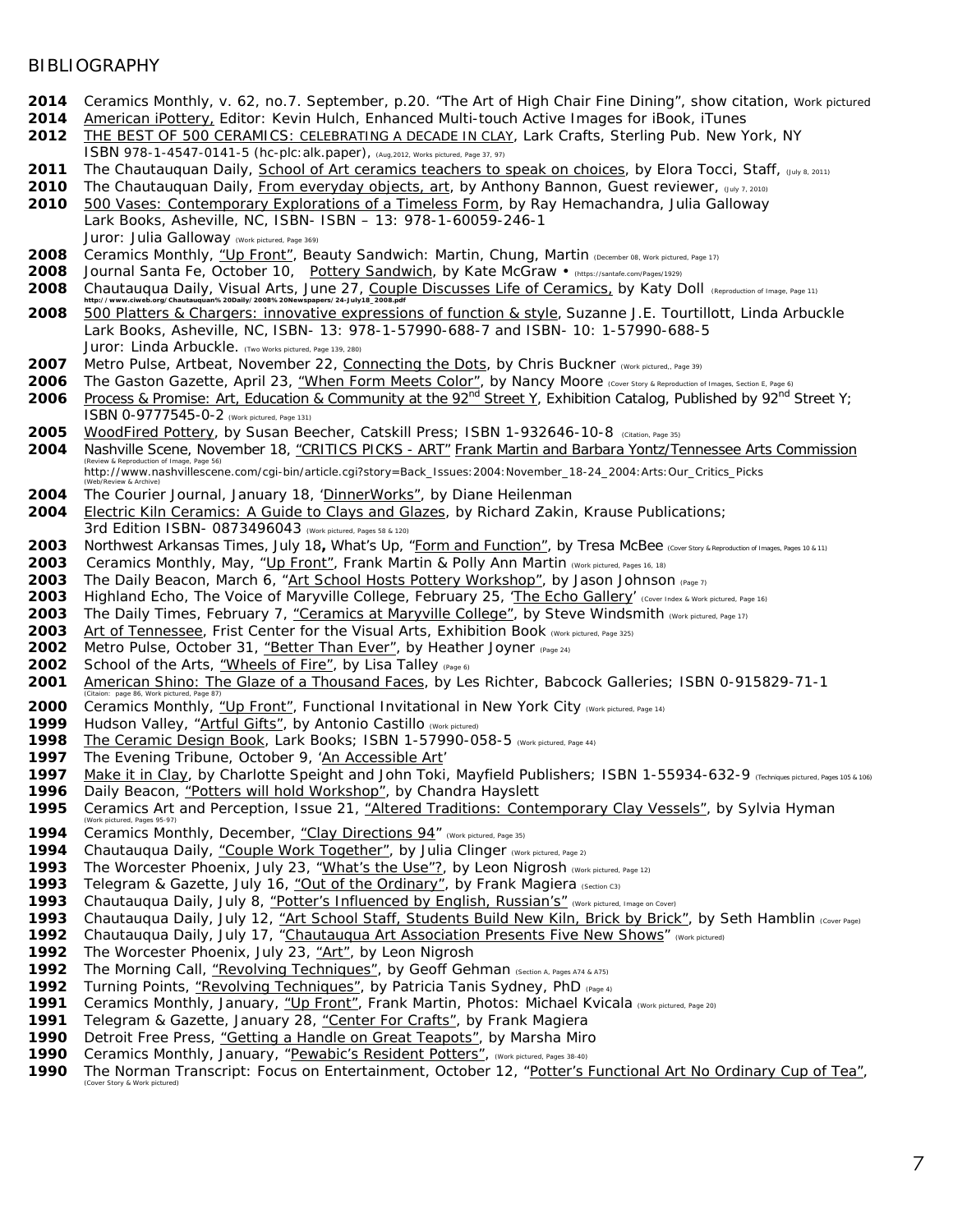#### BIBLIOGRAPHY

- **1989** American Craft, December/January, "*Young Americans",* by Lisa Hammel *(Review & Work pictured, Pages 42-49)*
- **1988** New York Times, September 22, "*Where Inspiration Meets Technique*", by Lisa Hammel
- **1987** The Kansas City Star, September 16, "*Fall Classes are Underway at Roeland Park Community Center*",

by Debby McDonald *(Inclusion of Demostration in Article)*

## RELATED PROFESSIONAL EXPERIENCE

| 2014        | Resident Faculty, Chautauqua School of Art, Joan Lincoln Ceramics Center, Chautauqua, NY (July 6 - July 19)            |
|-------------|------------------------------------------------------------------------------------------------------------------------|
| 2012        | Resident Faculty, Chautauqua School of Art, Joan Lincoln Ceramics Center, Chautauqua, NY (June 24 - July 15)           |
| 2011        | Resident Faculty, Chautauqua School of Art, Joan Lincoln Ceramics Center, Chautauqua, NY (June 24 - July 15)           |
| 2010        | <b>Resident Faculty</b> , Chautauqua School of Art, Ceramics Program, Chautauqua, NY (June 17 - July 2 <sup>nd</sup> ) |
| 2010        | <b>Instructor</b> , The University of Tennessee, Arts Academy, Knoxville, TN (March 20 <sup>m</sup> )                  |
| 2008        | Resident Faculty, Chautauqua School of Art, Ceramics Program, Chautauqua, NY (June 23 - July 11)                       |
| 2007        | <b>Instructor</b> , The University of Tennessee, Arts Academy, Knoxville, TN                                           |
| 2004        | <b>Instructor</b> , The University of Tennessee, Arts Academy, Knoxville, TN<br>(March 20 <sup>th</sup> )              |
| 1998-1999   | <b>Ceramics Instructor</b> , Old Church Cultural Center, Demarest, NJ                                                  |
| 1995-2001   | <b>Ceramics Instructor</b> , 92nd Street YM-YWHA, New York, NY                                                         |
| 1995 Summer | <b>Continuing Education Instructor</b> , Rhode Island School of Design, Ceramics, Providence, RI                       |
| 1991-1992   | <b>Renovation &amp; Design of Ceramics Studio, Worcester Center for Crafts, Worcester, MA</b>                          |
| 1990-1995   | Resident Faculty, Co Head of the Ceramics program, Chautauqua School of Art, Chautauqua, NY (Ane-August)               |
| 1990-1994   | <b>Ceramics Instructor, Worcester Center for Crafts, Worcester, MA</b>                                                 |
| 1989 Summer | <b>Ceramics Instructor, 92nd Street YM-YWHA, New York, NY</b>                                                          |
| 1988-1990   | <b>Ceramics Instructor</b> , Pewabic Pottery, Detroit, MI                                                              |
| 1988 Summer | Detroit Public Schools: Four Area Schools, Visiting artist and Lecture Series, Detroit, MI                             |
| 1987-1988   | Museum Preparator and Audio-Visual Technician, Cranbrook Academy of Art Museum, Bloomfield Hills, MI                   |
| 1988 Spring | <b>Ceramcics Workshop, Lasher High School, Bloomfield Hills, MI</b>                                                    |
| 1988 Spring | <b>Studio Assistant</b> , Graham Marks, Bloomfield Hills, MI                                                           |
| 1987 Spring | <b>Ceramics Instructor</b> , Roeland Park Community Center, Kansas City, MO                                            |
| 1986-1987   | <b>Studio Assistant</b> , Ken Ferguson, Shawnee Mission, KS                                                            |
| 1985-1986   | Studio Assistant, Irma Starr, Kansas City, MO                                                                          |
| 1981        | Assistant Preparator, NCECA, Wichita Art Association,"                                                                 |
|             | Decorative Arts and Ceramics Exhibitions 1946-1972", Wichita, KS                                                       |

## SEMINARS AND WORKSHOPS ATTENDED

**2006** *Workshop Participant***,** BIOCOMM Conference, Hands-On Adobe CS2, Knoxville, TN **2006** *Workshop Participant***,** BIOCOMM Conference, The Taming of the (Color) Shrew, Knoxville, TN

### PROFESSIONAL ACTIVITY

- **2012 Juror,** Clemson Ceramics National, The Center for Visual Arts, Clemson University, Clemson, SC (Oct. 7-9<sup>th</sup>)
- **2011 Juror,** Selected works for "*BEST OF 500 CERAMICS: CELEBRATING A DECADE IN CLAY, ISBN 978-1-4547-0141-5*, Lark Crafts
- **2010 Panel Judge**, The Scholastic•Art & Writing Awards, Clayton Center for the Arts, Maryville, TN (*January 23th)*
- **2007-08***Consultant,* Material reuse for pottery, Denso Maryville, Jeannette Widman, Supervisor of the Environment Department at Denso Manufacturing, Athens, TN
- **2007-08Reviewer,** The Journal of Creative Work for publication consideration*,* Scientific Journals International (*Present Member)*
- **2007 Juror,** Jim Gray Award, Emporium Center, The Arts & Culture Alliance of Greater Knoxville, Knoxville, TN *January 26th*
- **2006 Juror**, Student Show, Gaston College, Dallas, NC *April 25th*
- **2006 Panel Judge**, The Scholastic•Art Awards, The Arts & Culture Alliance of Greater Knoxville, Knoxville, TN *January 14th*
- **2006** *Advisory Member,* University of North Carolina Asheville, Schematic Design Meeting,

Owen Conference Center, Asheville, NC

- **2005 Panel Judge**, The Scholastic•Art Awards, The Arts & Culture Alliance of Greater Knoxville, Knoxville, TN*January 15th*
- **2004-2005** *Clay & Glaze Consultant,* Archie Bray Clay Business, Kaila Jackson: Manager, Helena, MT
- **2004** *Advisory Member,* University of North Carolina Asheville, Programmatic Charette, The Center for Craft, Hendersonville, NC
- **2003 Fall** *Glaze Consultant,* Leo J. Blackman Architects, New York, NY
- **1999 Juror**, The State of Clay, Lexington Arts and Crafts Society, Lexington, MA
- **1995 Panel Judge**, Visual Arts Fellowships, Wyoming Arts Council, Cheyenne, WY
- **1988 Juror**, "4x8", Form Gallery, Cranbrook Academy of Art, Bloomfield Hills, MI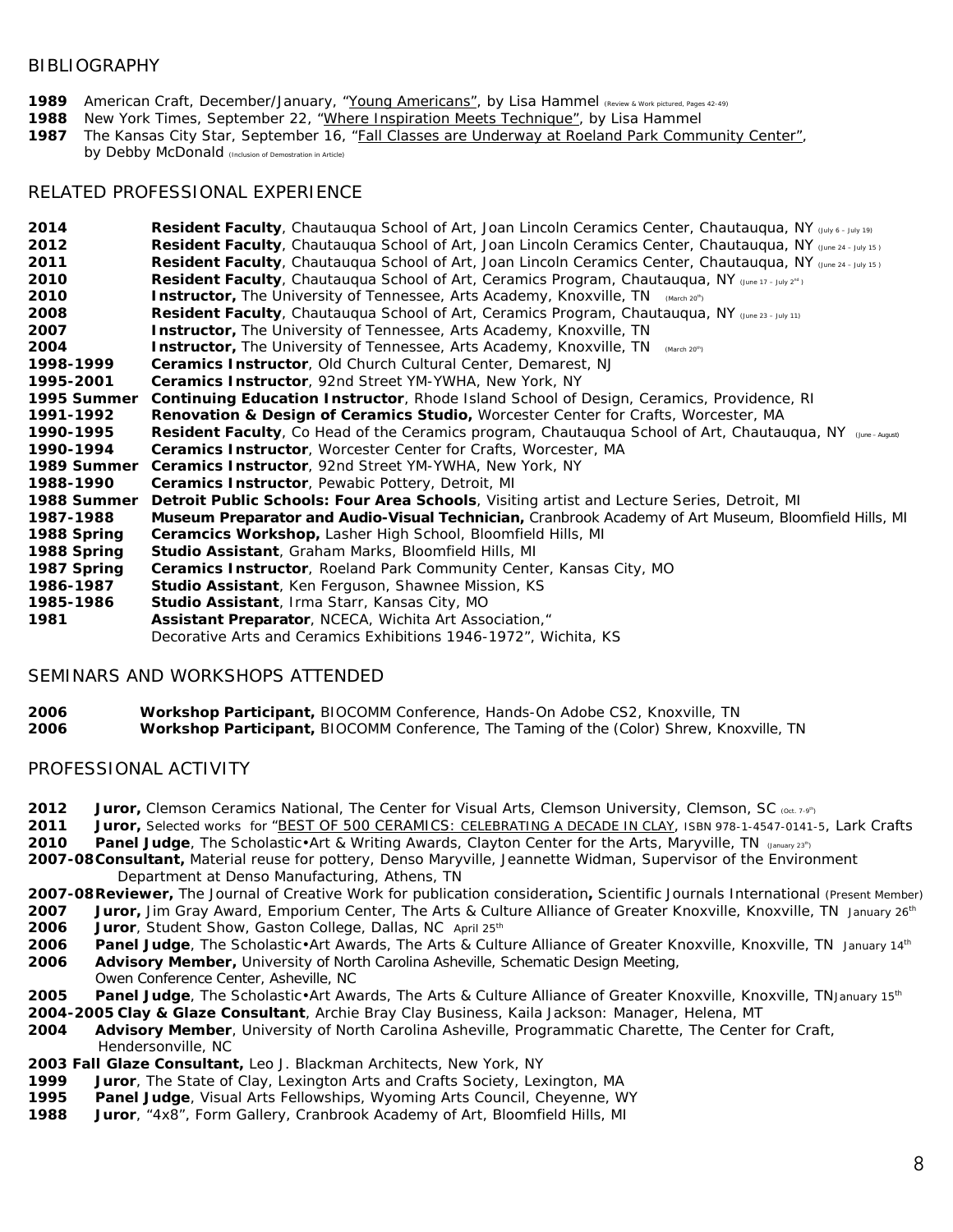**2004- Present Advisor & Treasurer,** UT Potters Association, Knoxville, TN

**2009 <b>Empty Pantry Service Project**, National Guard Armory, Maryville, TN (Dec 17<sup>th</sup>)<br>**2004** *Event Judge*, The 3<sup>rd</sup> Annual Holidav Decoration Contest, Lake Forest Neighborho

*Event Judge,* The 3rd Annual Holiday Decoration Contest, Lake Forest Neighborhood Association, Knoxville, TN

## PROFESSIONAL SERVICE " INVITATIONAL ART AUCTION " FUNDRAISER

- *Annual Regina Brown Undergraduate Student Fellowship Fund Benefit Cups,* National Council on Education for the Ceramic Arts, Milwaukee, WI
- *Annual Regina Brown Undergraduate Student Fellowship Fund Benefit Cups,* National Council on Education for the Ceramic Arts, Houston, TX
- *Annual Regina Brown Undergraduate Student Fellowship Fund Benefit Cups,* National Council on Education for the Ceramic Arts, Seattle, WA
- *Annual Regina Brown Undergraduate Student Fellowship Fund Benefit Cups,* National Council on Education for the Ceramic Arts, Houston, TX
- 2011 *"Plate it Up" 100 Artists Show,* Mary Lou Zeek Gallery, Benefiting Craft Emergency Relief Fund, Salem, OR (Feb. 1<sup>st</sup>- $26<sup>th</sup>$
- *Annual Regina Brown Undergraduate Student Fellowship Fund Benefit Cups,* National Council on Education for the Ceramic Arts, Philadelphia, PA
- *Annual Regina Brown Undergraduate Student Fellowship Fund Benefit Cups,* National Council on Education for the Ceramic Arts, Phoenix, AZ
- *Faculty Benefit Student Scholarship Gala,* Chautauqua Institution, Chautauqua, NY
- *Annual Regina Brown Undergraduate Student Fellowship Fund Benefit Cups,* National Council on Education for the Ceramic Arts, Pittsburg, PA
- *Arts & Eats*, Planned Parenthood of Middle & East Tennessee, Rothchild Conference Center, Knoxville, TN
- *Bacchanal 2007:* Applachian Center for Crafts*,* Smithville, TN
- *Mastery in Clay: 2006* Exhibition/Auction Celebration, The Clay Studio, Philadelphia, PA
- *Spring into Art 2007:* Lowe Art Museum, Christine Federighi Art Education Fund, Coral Gables, FL
- *Annual Regina Brown Undergraduate Student Fellowship Fund Benefit Cups,* National Council on Education for the Ceramic Arts, Louisville, KY
- *Bacchanal 2006:* Applachian Center for Crafts*,* Smithville, TN
- *Mastery in Clay: 2006* Exhibition/Auction Celebration, The Clay Studio, Philadelphia, PA
- *Arts & Eats*, Planned Parenthood of Middle & East Tennessee, Rothchild Conference Center, Knoxville, TN
- *Annual Regina Brown Undergraduate Student Fellowship Fund Benefit Cups,* National Council on Education for the Ceramic Arts, Portland, OR
- *No Facsimile,* Fluorescent Gallery, Knoxville, TN
- *Arts & Eats*, Planned Parenthood of Middle & East Tennessee, Rothchild Conference Center, Knoxville, TN
- *Mastery in Clay: 2005* Exhibition/Auction Celebration, The Clay Studio, Philadelphia, PA *October 7 th – 22nd*
- *Benefit Auction,* Vermont State Craft Center, Frog Hollow, Middlebury, VT*October 1st – 30th*
- *Art and Design Auction,* Kansas City Art Institute, Kansas City, MO *(Reproduction of Image in Exhibition Catalog) May 21 St*
- *Annual Regina Brown Undergraduate Student Fellowship Fund Benefit Cups,* National Council on Education for the Ceramic Arts, Baltimore Convention Center, Baltimore, MD *March 16th – 18th*
- *Seventh Annual "Cooking on the Square",* Benefit for Holston Habitat for Humanity, Putnam County Courthouse, Cookeville, TN *(Donation of 70 Works for Event) October 29th*
- *Gala 2004*, John Hopkins University, Evergreen House, Baltimore, MD *October 16th*
- *The Clay Studio's 30th Anniversary Benefit Auction,* The Clay Studio, Philadelphia, PA *October <sup>1</sup>st – <sup>9</sup>th*
- *Cajun Clay Night*, Carbondale Clay Center, Carbondale, CO *May 22nd*
- *Arts & Eats*, Planned Parenthood of Middle & East Tennessee, Rothchild Conference Center, Knoxville, TN *October 1st Annual Regina Brown Undergraduate Student Fellowship Fund Benefit Cups,* National Council on Education for
- the Ceramic Arts, San Diego, CA *Mastery in Clay:* Exhibition/Auction, The Clay Studio, Philadelphia, PA November 14th – November 16th
- *Cajun Clay Night,* Carbondale Clay Center, Carbondale, CO July 7th September 5th
- **Art and** *Design Auction*, Kansas City Art Institute, Crown Center Exhibit Hall, Kansas City, MO May 29th
- (Reproduction of Image in Exhibition Catalog) *Mastery in Clay: New Work:* Exhibition/Auction, The Clay Studio, Philadelphia, PA
- *Annual Regina Brown Undergraduate Student Fellowship Fund Benefit Cups,* National Council on Education for the Ceramic Arts, Kansas City, MO
- **National Studio Potter Network Benefit Exhibit and Sale,** 479 Gallery, Philadelphia, PA
- *Gumbo: A Show of Bowls,* Studio Potter Network, Casey Williams Pottery, New Orleans, LA
- *Full To The Brim,* Studio Potter Network, Fruehwirth Designs, San Diego, CA